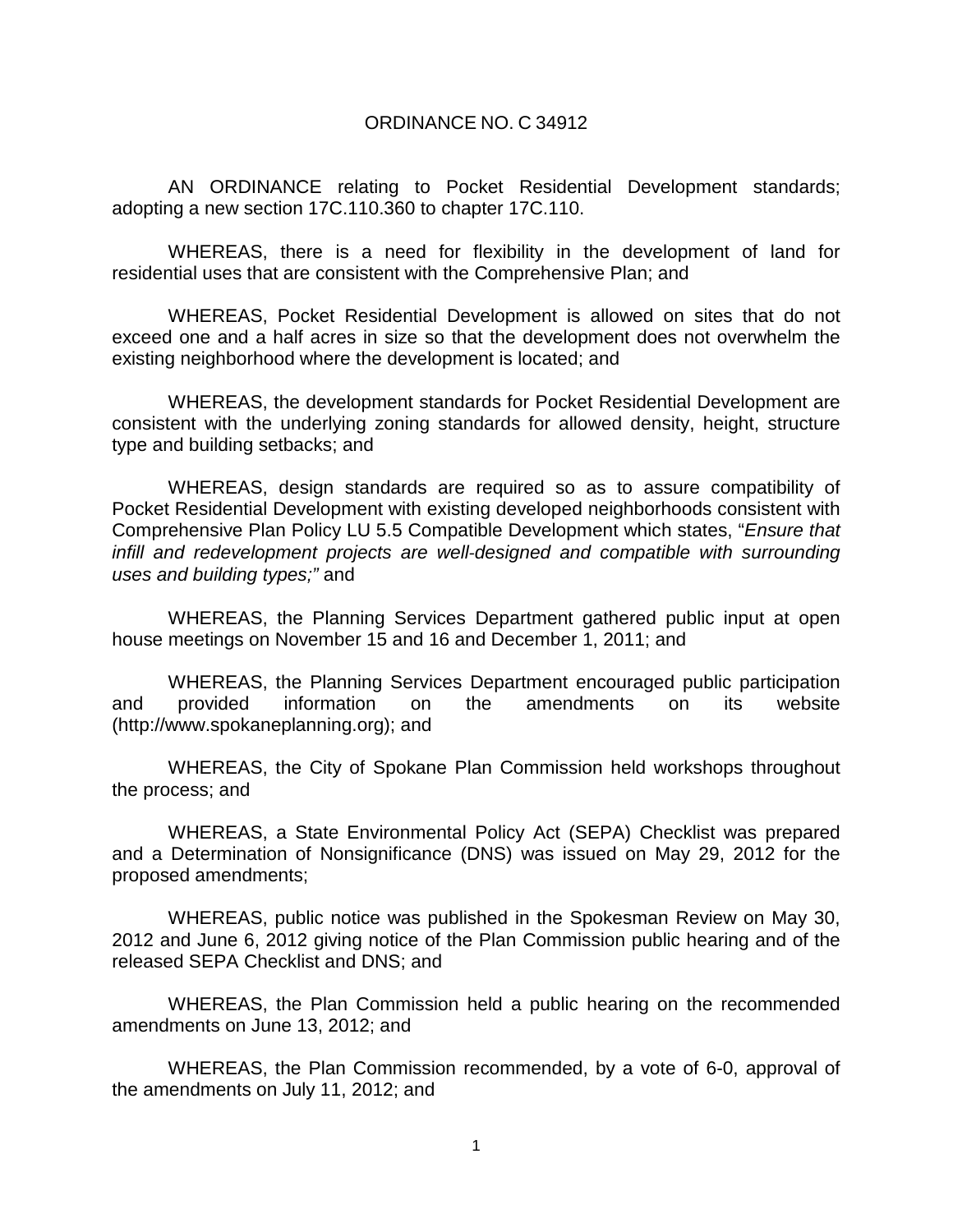WHEREAS, the public has had opportunities to participate throughout the process and all persons desiring to comment were given an opportunity to be heard; -- Now, Therefore

The City of Spokane does ordain:

Section 1. That there is adopted a new section 17C.110.360 to chapter 17C.110 of the Spokane Municipal Code to read as follows:

## **17C.110.360 Pocket Residential Development**

## A. Purpose.

The purpose of the Pocket Residential Development is to:

- 1. Encourage greater efficiency of land use by allowing compact infill development on aggregate sites.
- 2. Stimulate new housing that is compatible in scale and character to established surrounding residential areas.
- 3. Produce a broader range of building forms for residential development.
- 4. Expand opportunities for affordable home ownership.
- 5. Promote high quality housing of a character compatible with existing neighborhoods.
- 6. Encourage adequate, usable open space.
- B. Applicability.

Pocket Residential Development is permitted within the RSF-C, RSF, RTF, RMF, RHD, O, OR, CC, NR, CB, and GC zones.

C. Application Procedure.

Pocket Residential Development is allowed outright except when a subdivision of land is proposed. When Pocket Residential Development involves subdivision of land, the application shall be processed in accordance with the procedures of the Subdivision Code, chapter 17G.080 SMC.

- D. Basic Development Standards.
	- 1. Maximum Building Height. The maximum height of structures within a Pocket Residential Development is as allowed in the underlying zone.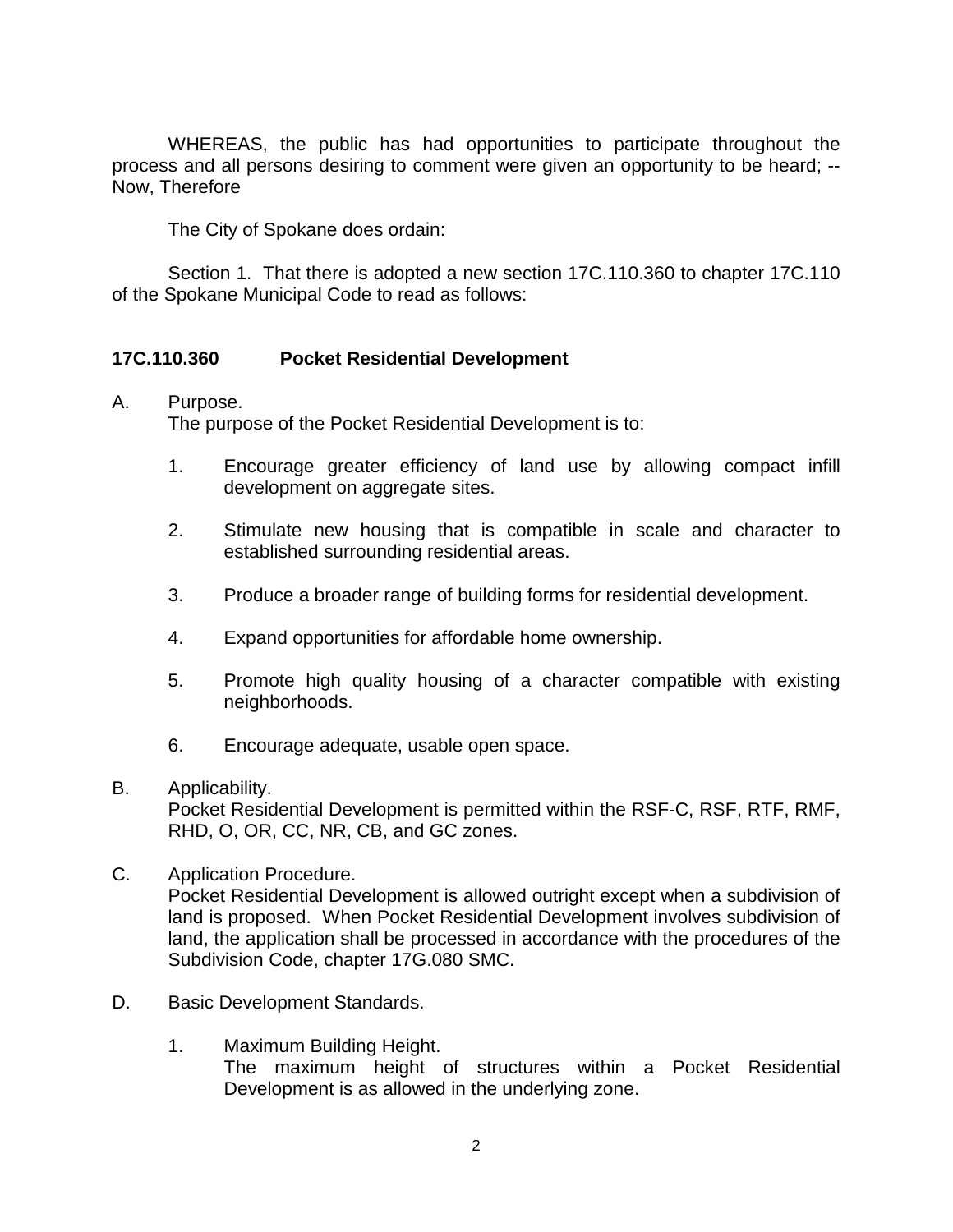2. Maximum Building Coverage.

The maximum building coverage within a Pocket Residential Development site is forty percent in the RA, RSF, RSF-C, RTF zones; fifty percent in the RMF zone and sixty percent in the RHD zone. Maximum building coverage is not limited in the O, OR, CC, NR, CB, and GC zones.

3. Setbacks.

Setbacks in a Pocket Residential Development are measured from the exterior boundary of the site. The following setbacks are required except in Commercial and Center and Corridor Zones where the setbacks are as required in the underlying zoning district.

a. Front Setback.

The front yard requirement for the site shall be fifteen feet except as allowed under the front yard averaging provisions of SMC 17C.110.220.D.1.

- b. Side Setback, Abutting a Residential Zoning District. If the side yard of the site is adjacent to other residentially zoned property the side yard shall be a minimum of five feet.
- c. Side Setback, Interior to Site. If platted, the side yard, interior to the site, may be zero.
- d. Side Setback, Street. The street side yard requirement for the site shall be a minimum of five feet.
- e. Rear Setback of the Site. Twenty five feet or as required in the underlying zoning district.
- 4. Minimum and Maximum Site Size:
	- a. The minimum site size for a Pocket Residential Development is as follows:
		- i. RSF-C and RSF zone: Eight thousand seven hundred square feet.
		- ii. RTF zone: Four thousand two hundred square feet.
		- iii. RMF, RHD zones: Two thousand nine hundred square feet.
		- iv. O, OR, CC, NR, CB, and GC zones: No minimum site size.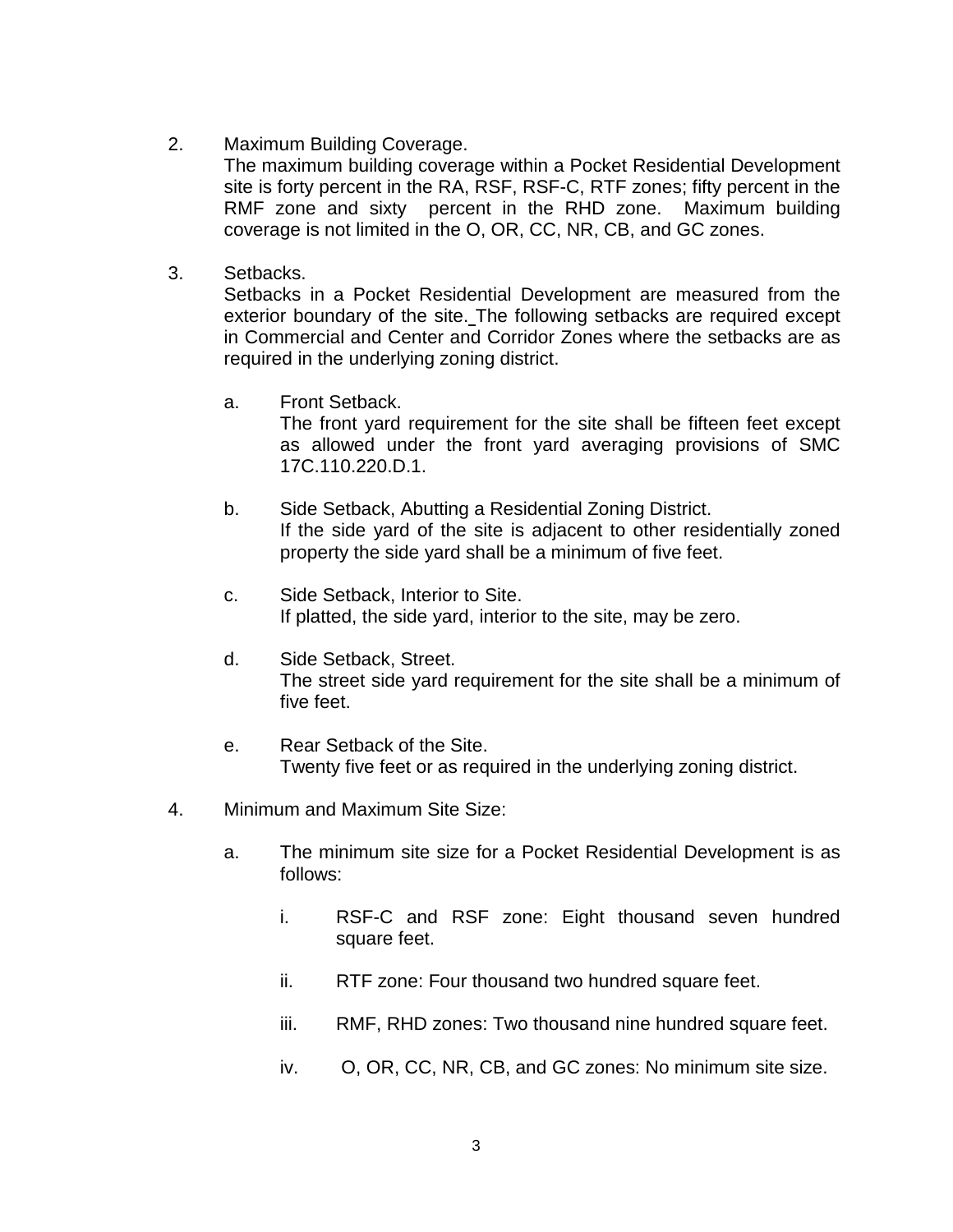- b. The maximum site size for a Pocket Residential Development is one and a half acres. Pocket Residential Developments over one and a half acres must be approved as a planned unit development.
- 5. Density.

The maximum density allowed in a Pocket Residential Development is limited to that allowed in the underlying zoning district in which the site is located. The density of a Pocket Residential Development is based on the gross site area including area set aside for public or private street rightsof-way and tracts of land dedicated for stormwater facilities.

6. Frontage.

Frontage on a public street is not required for lots created in a Pocket Residential Development. Private streets or private access may be used to provide lot frontage when a private street or private access is approved in accordance with SMC 17H.010.090 and a street design variance request is approved in accordance with SMC 17H.010.020.

7. Parking.

The minimum required off-street parking for a Pocket Residential Development is one stall for each dwelling unit

8. Required Outdoor Area.

Pocket Residential Developments shall comply with the required outdoor area standards of the underlying zone in accordance with SMC 17C.110.223 and Table 17C.110-3 Development Standards. Common outdoor areas designated to meet this requirement shall be permanently maintained by and conveyed to a homeowners' or property owners' association as regulated by law**.**

- 9. Permitted Housing Types. The housing types allowed in a Pocket Residential Development are those allowed in the underlying zone in accordance with Table 17C.110-2.
- 10. Lot Size. There is no minimum lot size for lots created within a Pocket Residential Development.
- E. Design Standards:
	- 1. Ground Level Access.

In order to create the appearance of individual homes, rather than apartments, each dwelling unit shall have its own individual access from grade. Stacked units with internal stairways accessed from grade are permitted.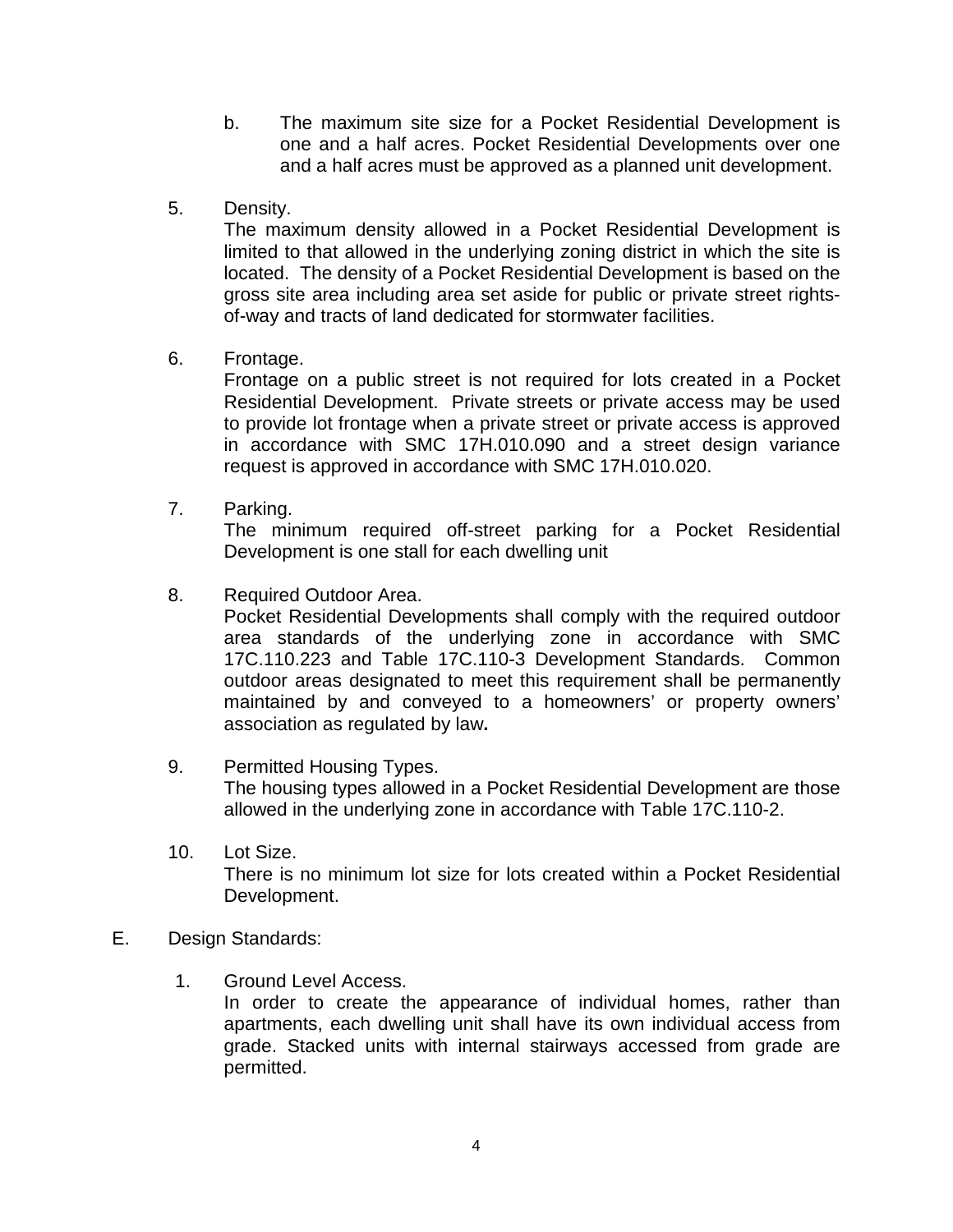

*Example of Individual Access for Each Unit*



*Example of Individual Access with Shared Open Space*

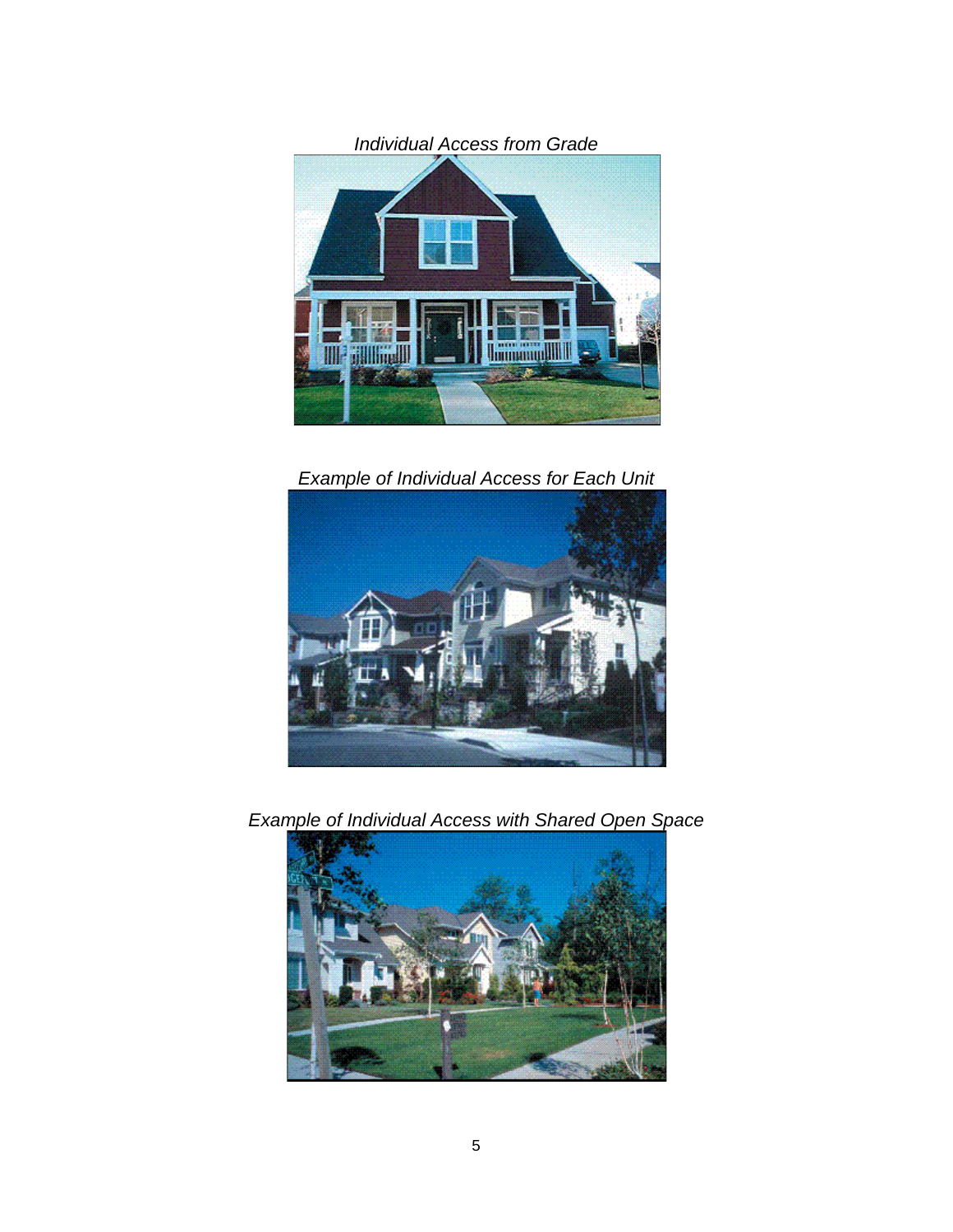2. Parking Lots.

To ensure that parking is as unobtrusive as possible the following standards must be met:

a. Alley Access. If the development abuts an alley, parking must be accessed from the alley.



*Example of Surface Parking Accessed From Alley*

b. Screening: Surface parking lots shall be screened both from the street and adjacent residential development by a combination of trees and shrubs. Trees shall be at least two inches in caliper at the time of planting and no more than thirty feet apart. Shrubs shall be at least thirty inches in height at the time of planting. Decorative walls or fences no more than forty two inches in height may be used in lieu of shrubs. Parking is not allowed in a required front yard setback area.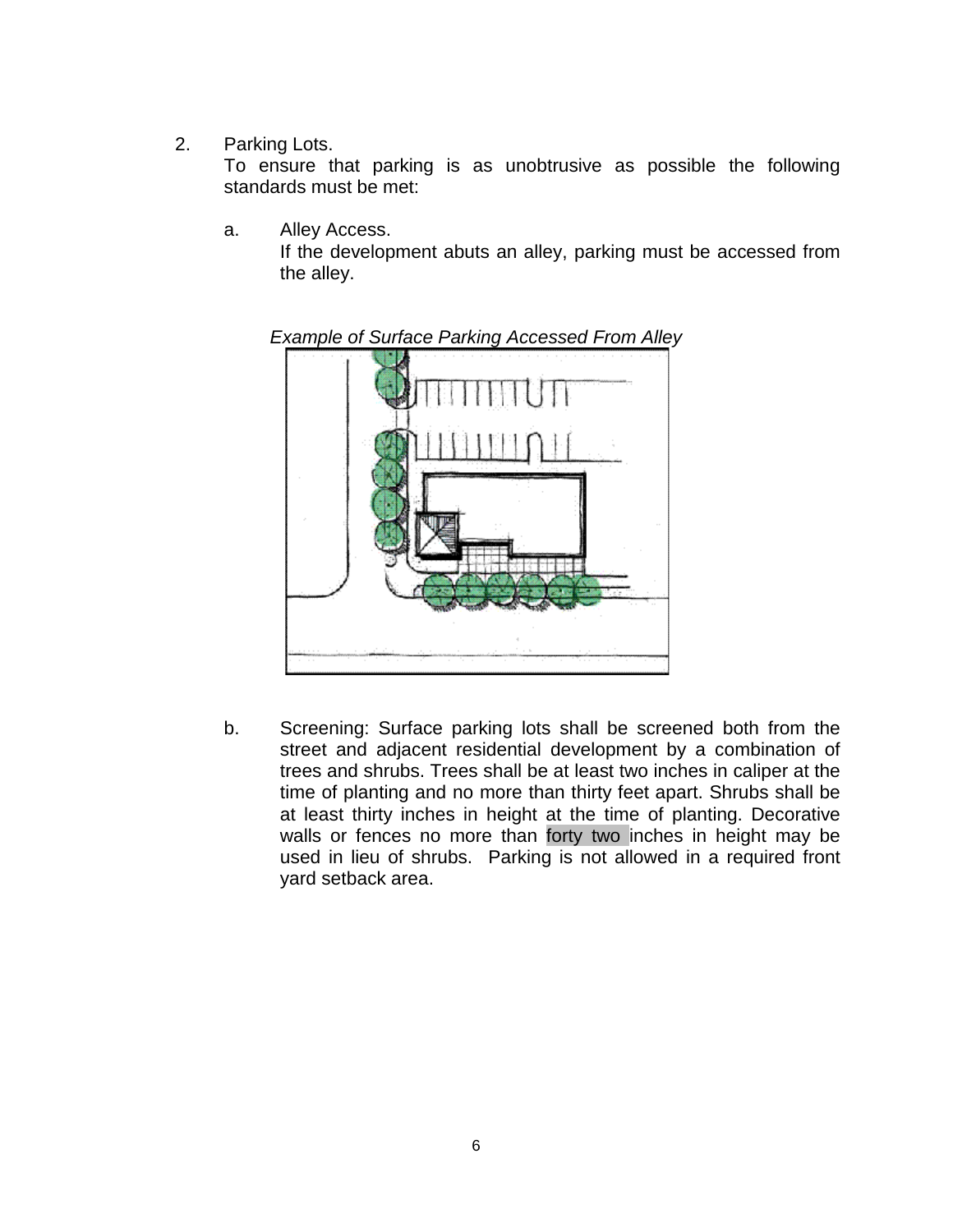*Planting Material Screen*



*Example of Surface Parking Screened From Street*



- c. Paving: All surface parking shall be improved in accordance with the standards of SMC 17C.230.140.
- 3. Lighting.

To diminish the amount of glare and spillover from lighting, the following standards shall apply:

- a. Intensity: Exterior lighting fixtures shall not exceed one foot-candle in intensity.
- b. Cutoffs Required: Lighting fixtures shall comply with the standards of SMC 17C.220.080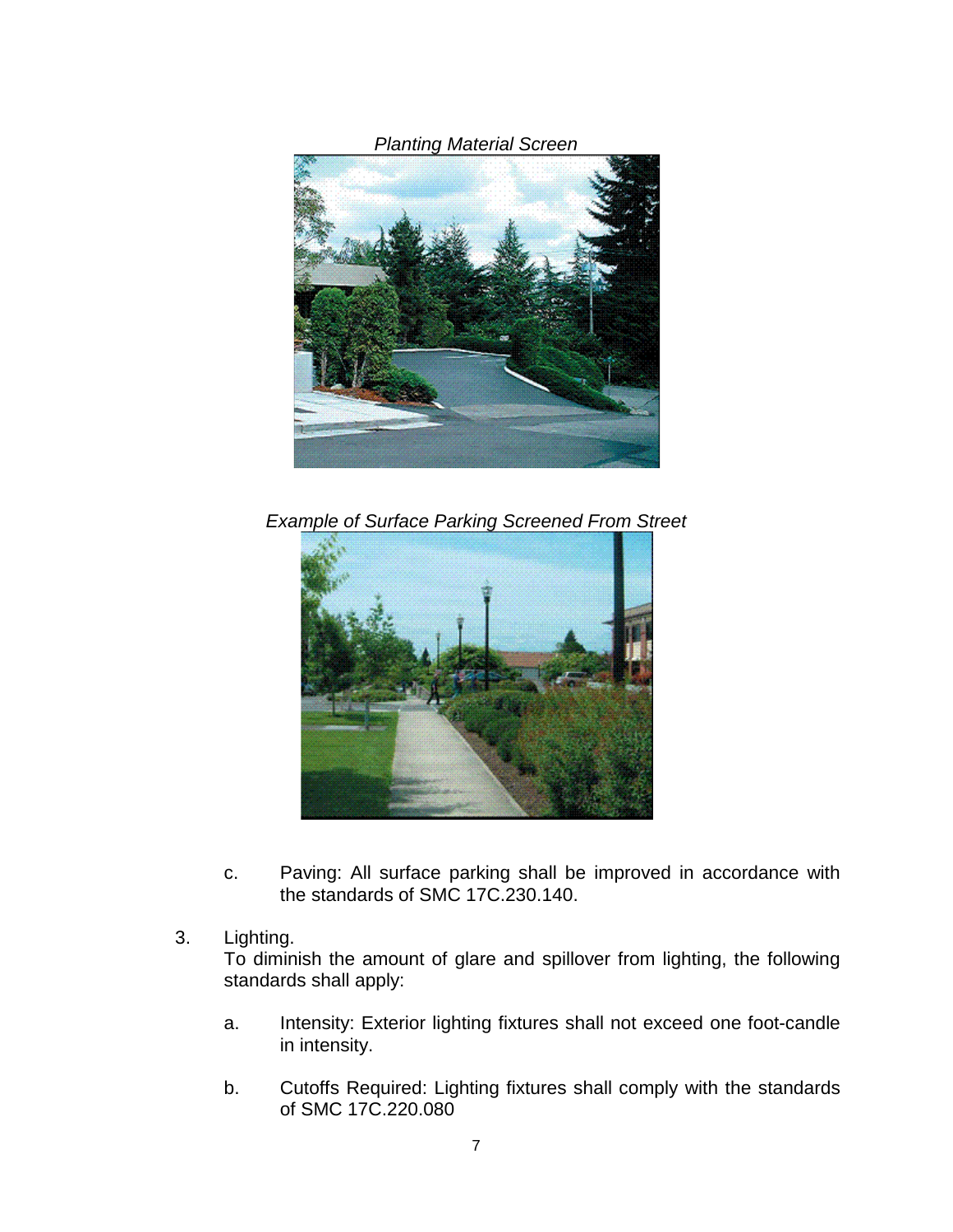

4. Fencing: To ensure a residential atmosphere, fencing higher than forty two inches shall not be permitted along any street frontage.

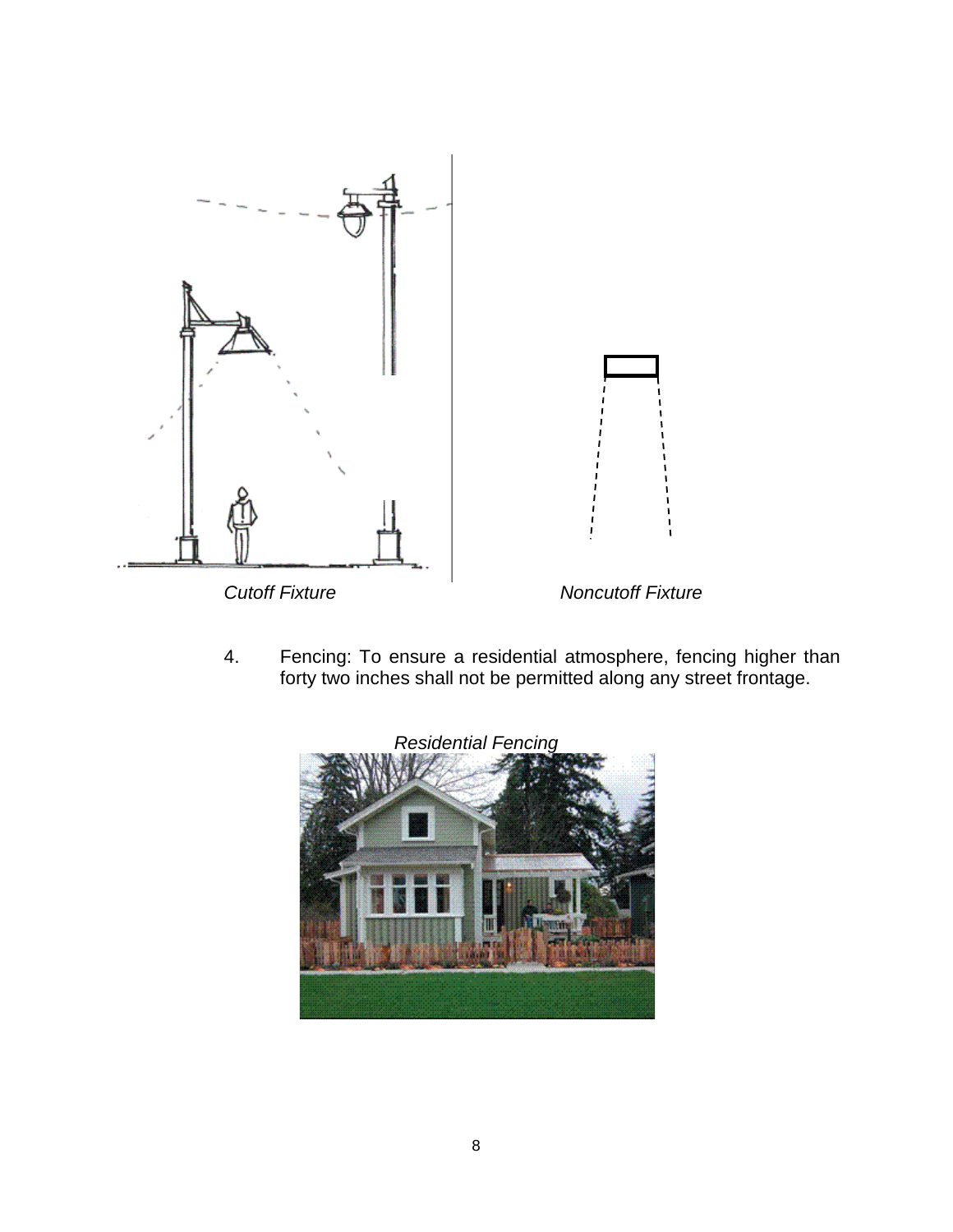*Residential Fence along Street Frontage No Higher Than 42 inches*



- 5. Residential Building Design. This section is subject to the provisions of SMC 17C.110.015, Design Standards Administration. For Pocket Residential Development, the following design standards must be met:
	- a. All street-facing facades must have landscaping along the foundation. There must be at least one three-gallon shrub for every three lineal feet of foundation. (R)
	- b. Sixty percent of the area between the front lot line and the front building line must be landscaped. At a minimum, the required landscaped area must be planted with living ground cover. Up to one-third of the required landscaped area may be for recreational use, or for use by pedestrians. Examples include walkways, play areas, or patios. (R)
	- c. Generous use of planting materials and landscape structures such as trellises, raised beds and fencing to unify the overall site design is encouraged.(P)
	- d. Front facade. Fire escapes, or exterior stairs that provide access to an upper level are not allowed on the front facade of the building. (R)
	- e. Duplexes and attached houses on corner lots shall be designed so each unit is oriented towards a different street. This gives the structure the overall appearance of a house when viewed from either street. (R)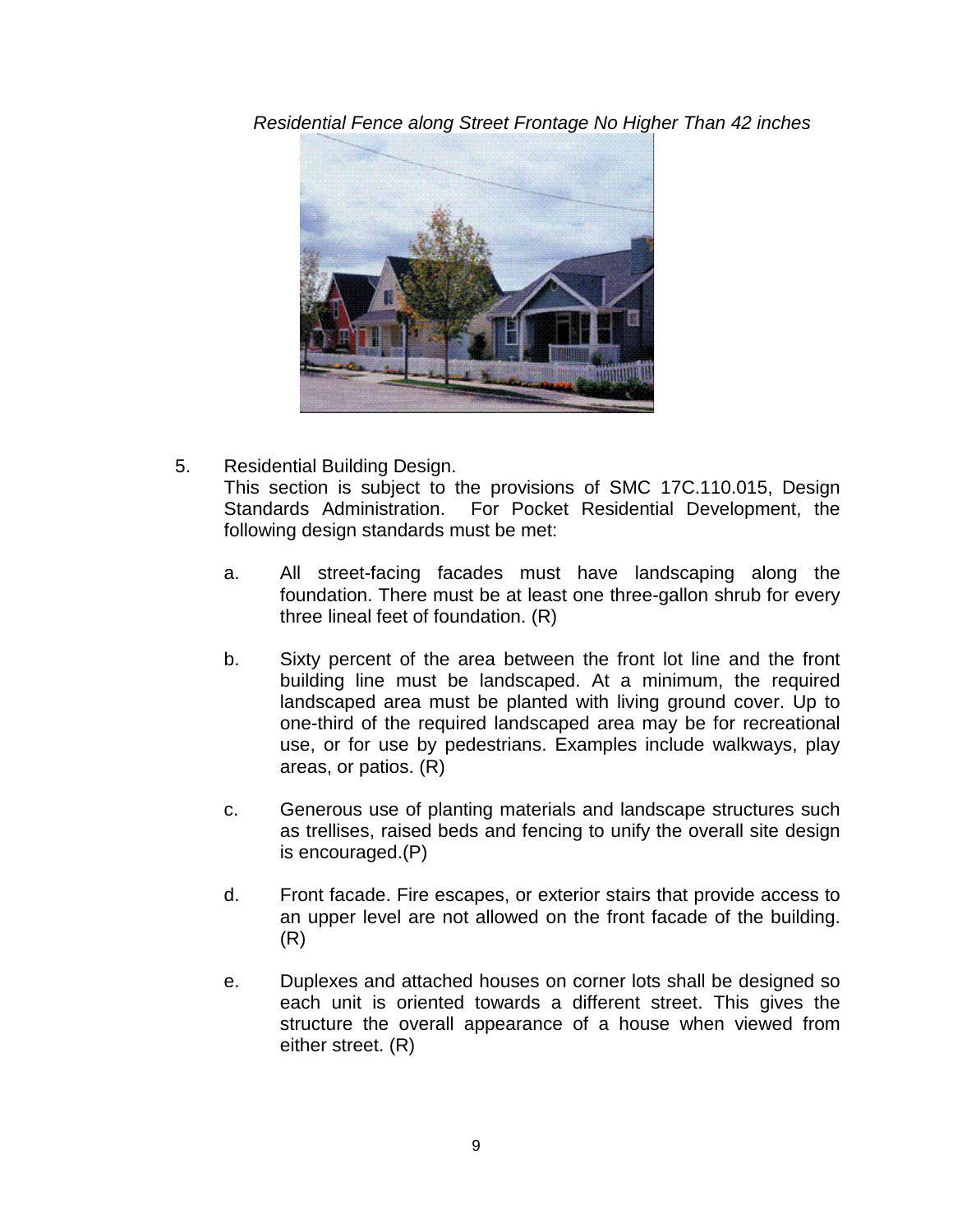- f. All units must meet the following standards. Adjustments to this paragraph are prohibited, but modifications may be requested through a design departure. The standards are:
	- i. Entrances. Each of the units must have its address and main entrance oriented toward a street frontage. Units that are on the interior of a site may be oriented toward a private access or shared open space. Where an existing house is being converted to two units, one main entrance with internal access to both units is allowed. (R)
	- ii. Each unit must have a covered, main entry-related porch or stoop area of at least fifty square feet with no dimension less than five feet. (R)
	- iii. Buildings must be modulated along the public street at least every thirty feet. Building modulations must step the building wall back or forward at least four feet. (R)
	- iv. Reduce the potential impact of new Pocket Residential Development on established and historic neighborhoods by incorporating elements and forms from nearby buildings. This may include reference to architectural details, building massing, proportionality, and use of high-quality materials such as wood, brick, and stone. (P)
	- v. Create a human scale streetscape by including vertical and horizontal patterns as expressed by bays, belt lines, doors and windows. (P)

## ADOPTED BY THE CITY COUNCIL ON  $\blacksquare$

\_\_\_\_\_\_\_\_\_\_\_\_\_\_\_\_\_\_\_\_\_\_\_\_\_\_\_\_\_\_\_\_ Council President

Attest: Attest: Approved as to form:

\_\_\_\_\_\_\_\_\_\_\_\_\_\_\_\_\_\_\_\_\_\_\_\_\_\_ \_\_\_\_\_\_\_\_\_\_\_\_\_\_\_\_\_\_\_\_\_\_\_\_\_\_\_\_\_\_\_\_

**City Clerk Assistant City Attorney**